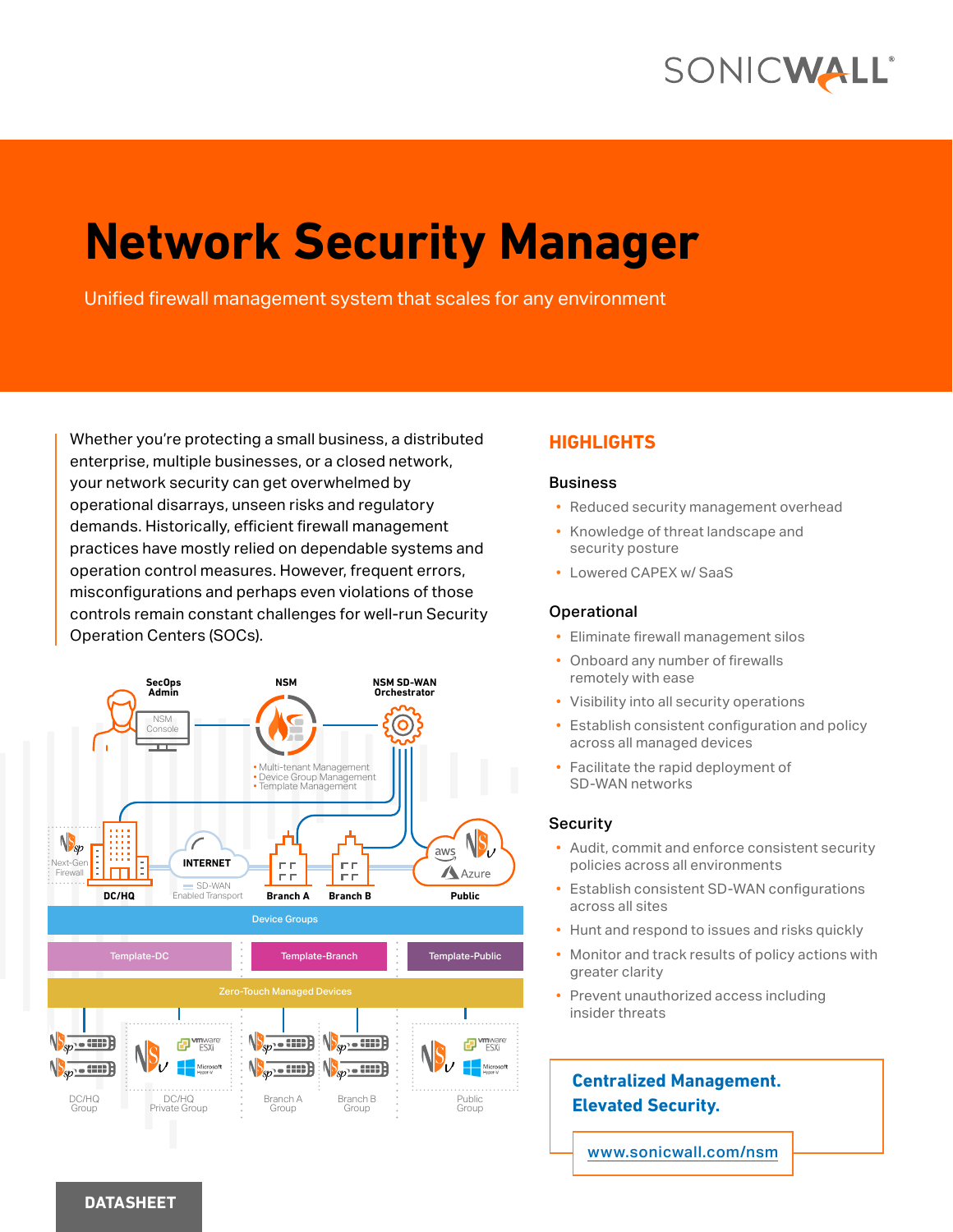SonicWall Network Security Manager (NSM), a multi-tenant centralized firewall manager, allows you to centrally manage all firewall operations error-free by adhering to auditable workflows. Reporting and Analytics<sup>1,2</sup> give single-pane visibility and let you monitor and uncover threats by unifying and correlating logs across all firewalls. NSM also helps you stay compliant as it provides full audit trails of every configuration change and granular reporting. The solution scales to any size organization that manages networks with up to thousands of firewall devices deployed across many locations. NSM does it all with less effort and time.



#### **Be in control: Orchestrate firewall operations from one place**

NSM offers you everything you need for a unified firewall management system.

It empowers you with tenant-level visibility, group-based device control and unlimited scale to centrally manage and provision your SonicWall network security operations. These include deploying and managing all firewall devices, device groups and tenants, synchronizing and enforcing consistent security policies across your environments with flexible local controls and monitoring everything from one dynamic dashboard with detailed reports and analytics. In addition, NSM enables you to manage all from a single user-friendly console that can be accessed from any location using any browser-enabled device.

#### Multi-Tenant Management

As your firewall environment grows, you will need a firewall management system that can scale along with that environment. NSM provides complete multi-tenant management and independent policy control isolation across all managed tenants. This separation encompasses all of NSM's management features and functions that dictate the firewall operation for each tenant. You can construct every tenant to have its own set of users, groups and roles to conduct device group management, policy orchestration and all other administrative tasks within the boundary of the assigned tenant account.

#### Device Group Management

Device Group offers you an effective method for creating and managing firewall devices as groups or hierarchical

groups and committing and deploying configuration templates on groups of firewalls. These allow you to synchronize and enforce policies, objects and setting requirements across any selected firewall groups consistently and reliably. All approved policy changes in the template are applied automatically to all device groups linked to that template. Grouping of devices can be defined granularly based on any characteristics such as network type, location, business unit, organizational structure or a combination of such attributes for ease of management, identification and association.

#### Template Management, Commit and Deploy

NSM simplified workflows allow you to easily and quickly design, validate, audit, approve and commit configuration templates for managing one or thousands of firewall devices across many geo-locations. Templates with various firewall policies, settings and related objects are defined independently of the device. These are used by NSM to centrally and automatically push to devices or device groups that require similar configurations.

Templates combined with the Template Variables allow to centrally deploy and provision thousands of remote firewalls and establish consistent configuration while preserving unique device-specific values per device like interface IPs, DNS Configuration, Firewall Hostname, etc. Distributed enterprises can effortlessly onboard and secure new branch and remote sites using a single template, eliminating separate manual setups for each device at every location.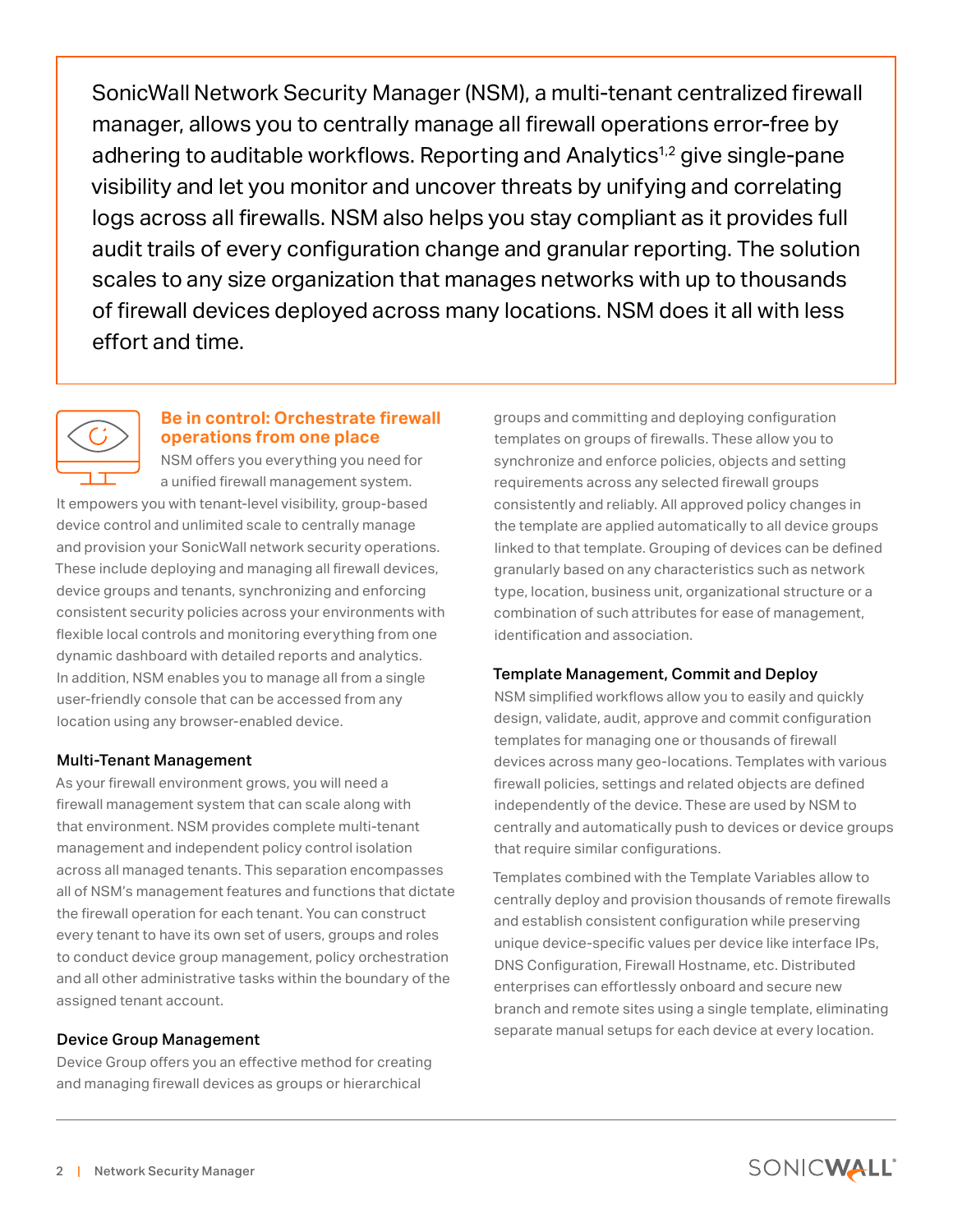#### SD-WAN Orchestration and Monitoring

NSM simplifies the deployment of enterprise-wide SD-WAN networks via an intuitive self-guided workflow. It centrally establishes and enforces application-based traffic and other traffic-steering configurations across and between thousands of sites, such as branch offices and retail stores. Also, NSM lets you monitor the health and performance of your whole SD-WAN environment to ensure consistent configurations, drive optimal application performance and empower network infrastructure teams to troubleshoot and resolve issues quickly.

#### VPN Orchestration and Monitoring

NSM simplifies VPN configurations and policies with an easy, wizard-based step-by-step setup process, enabling system administrators to establish site-to-site connectivity and communication quickly and error-free using a repeatable self-guided workflow. In addition, VPN Monitoring helps keep an active pulse on your VPNs, giving you complete visibility into your entire VPN environment's activities, health and performance. Network admins can leverage this information to monitor connection status, data transferred, and bandwidth consumed over those VPN tunnels. Alerts allow admins to proactively maintain the integrity of VPN connections, ensuring continuous connectivity between sites.



#### **Be more effective: Work smarter and take security actions faster with less effort**

NSM is a productivity management tool that enables you to work smarter and take

security actions faster with less effort. Its design is guided by business processes and grounded on the principle of simplifying and, in some cases, automating workflows to achieve better security coordination. Also, it helps reduce the complexity, time and overhead of performing everyday security operations and administration tasks.

#### Effortless Zero-Touch Deployment

Integrated into NSM is the Zero-Touch Deployment service that enables you to deploy and operationalize SonicWall firewalls, switches and access points at remote and branch office locations effortlessly. The entire process requires minimal user intervention and is fully automated. Zero-touch enabled devices are shipped directly to installation sites. Once they are registered and wired to the network, all connected devices are instantly operational, with security and connectivity occurring seamlessly. Pre-provisioned

device templates are automatically pushed to all connected devices once communication links establish with NSM. All these eliminate the time, cost and complexity of traditional on-site onboarding processes.

#### Error-free Change Management

NSM provides immediate access to powerful automated workflows that conform with firewall policy change management and auditing requirements of SOCs. It enables error-free policy changes by applying a series of rigorous procedures. These include configuration comparison, validation and authorization before deployment. The approval groups are flexible to comply with internal audit procedures from various functional teams. NSM enables you to improve operational efficiency, mitigate risks and eliminate misconfigurations with the compulsory approval workflow process.

#### Management Automation with RESTful API

NSM RESTful APIs give your skilled security operators a standard approach to managing NSM-specific features programmatically without a management web interface. It facilitates interoperability between NSM and 3rd-party management consoles to increases the efficiency of your internal security team. The API services can automate firewall operations for any managed devices. These include typical day-to-day tasks such as device group and tenant management, audit configurations, performing system health checks and more.



#### **Be more aware: Investigate hidden risks with active monitoring, reporting and analytics1,2**

NSM interactive dashboard provides real-time monitoring and reporting and

analytics data. The information helps you troubleshoot problems, investigate risks and take smart security policy actions for a more adaptive security posture.

#### See Everything Everywhere

NSM, combined with Analytics,<sup>1,2</sup> gives you up to 7 days of continuous visibility of your entire SonicWall security ecosystem at the tenant, group or device level. It provides static and near-real-time analyses of all network traffic and data communication that pass through the firewall ecosystem. All log data is automatically recorded, aggregated, contextualized and presented in a meaningful, actionable and easily consumable way. You can then discover, interpret, prioritize and take appropriate defensive

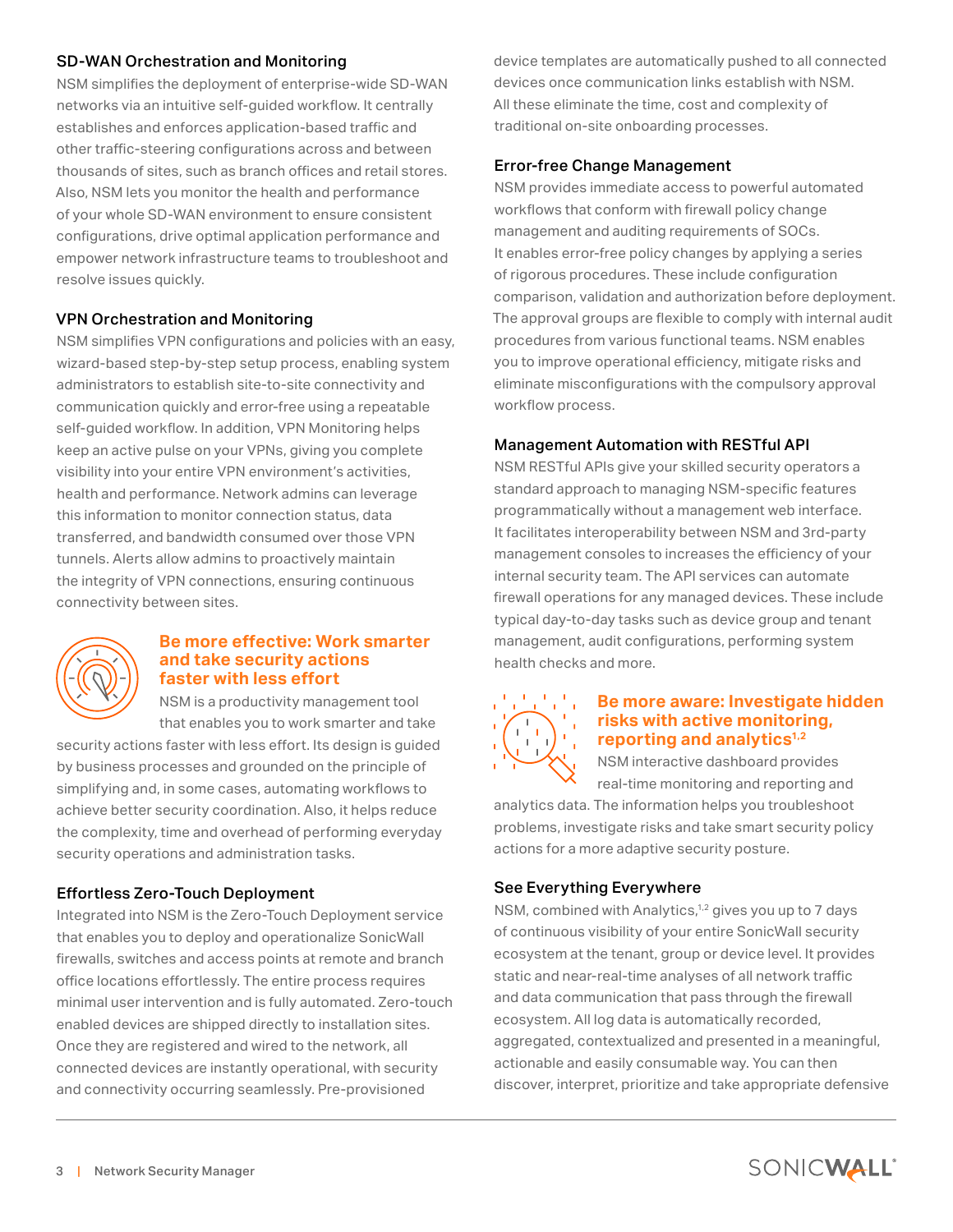and corrective actions based on data-driven insight and situational awareness. Scheduled reporting allows you to customize your reports with any combination of traffic data. It presents up to 365 days of recorded logs at the device, device group or tenant level for historical analysis, anomaly detection, security gaps discovery and more. This will help you track, measure and run an effective network and security operation.

#### Understand Your Risk

With added drill-down and pivoting capabilities, you can further investigate and correlate data to examine and discover hidden threats and issues with better accuracy and confidence. Using a mix of historical reporting, userand application-based analytics and endpoint visibility, you can thoroughly analyze various patterns and trends associated with ingress/egress traffic, application usage, user and device access, threat actions and more. You will gain situation awareness and valuable insight and knowledge to not only uncover security risks, but also orchestrate remediation while monitoring and tracking the results to promote and drive consistent security enforcement across your environment.

#### Optimize Workforce Productivity

User Analytics<sup>1,2</sup> gives a broad and transparent view of your workforce's web application and internet usage activities. Drill-down capabilities enable analysts to easily and quickly pivot and investigate data points of interest at the user level and establish evidence-backed policy-controlled measures for risky users and applications as they unfold in the discovery process. In addition, Productivity Reports<sup>1,2</sup> provide insights into employees' internet utilization and behavior over a specified period. It generates powerful snapshots and drill-down reports that classify users' web activities into productivity groups such as productive, unproductive, acceptable, unacceptable or custom-defined groups, helping organizations better understand and control internet usage.

#### Flexible Deployment

Customers can deploy NSM in various ways to best suit their operation, regulatory and budgetary requirements.

For a maintenance-free experience, NSM is available as a SaaS offering hosted by SonicWall and accessible over the internet. With NSM SaaS, you can scale on-demand while lowering your operational cost. There are no hardware and software to deploy, maintenance schedule, software

customization, configurations or upgrades, downtime, depreciation and retirement costs. All of these expenses are removed and replaced with one low, predictable yearly subscription cost.

**For total system control and compliance, you can deploy NSM in Microsoft Azure public cloud or as a virtual appliance in a private cloud on VMWare, Microsoft Hyper-V or KVM. These give you all the operational and economic benefits of virtualization, including system scalability and agility, speed of system provisioning, simple management and cost reduction.**

#### Security Capabilities

Federal, public, healthcare, pharmaceutical, and other large organizations often deploy closed networks to maintain the privacy and isolation of their mission-critical applications and most sensitive information systems such as classified document systems, SCADA, and research facilities. NSM supports closed network environments by providing admins with an offline way to onboard, license, patch, and upgrade the NSM system and firewalls under its management without contacting SonicWall License Manager and MySonicWall.

For added security, NSM enforces several account access control measures to prevent unauthorized access to the NSM management interface. It grants specific administrative controls according to the user's roles and triggers account lockout based on a specified number of failed login attempts. Also, user access is only permitted when logging in from a specified list of allowed source IP addresses and secured via two-factor authentication (2FA)<sup>3</sup>.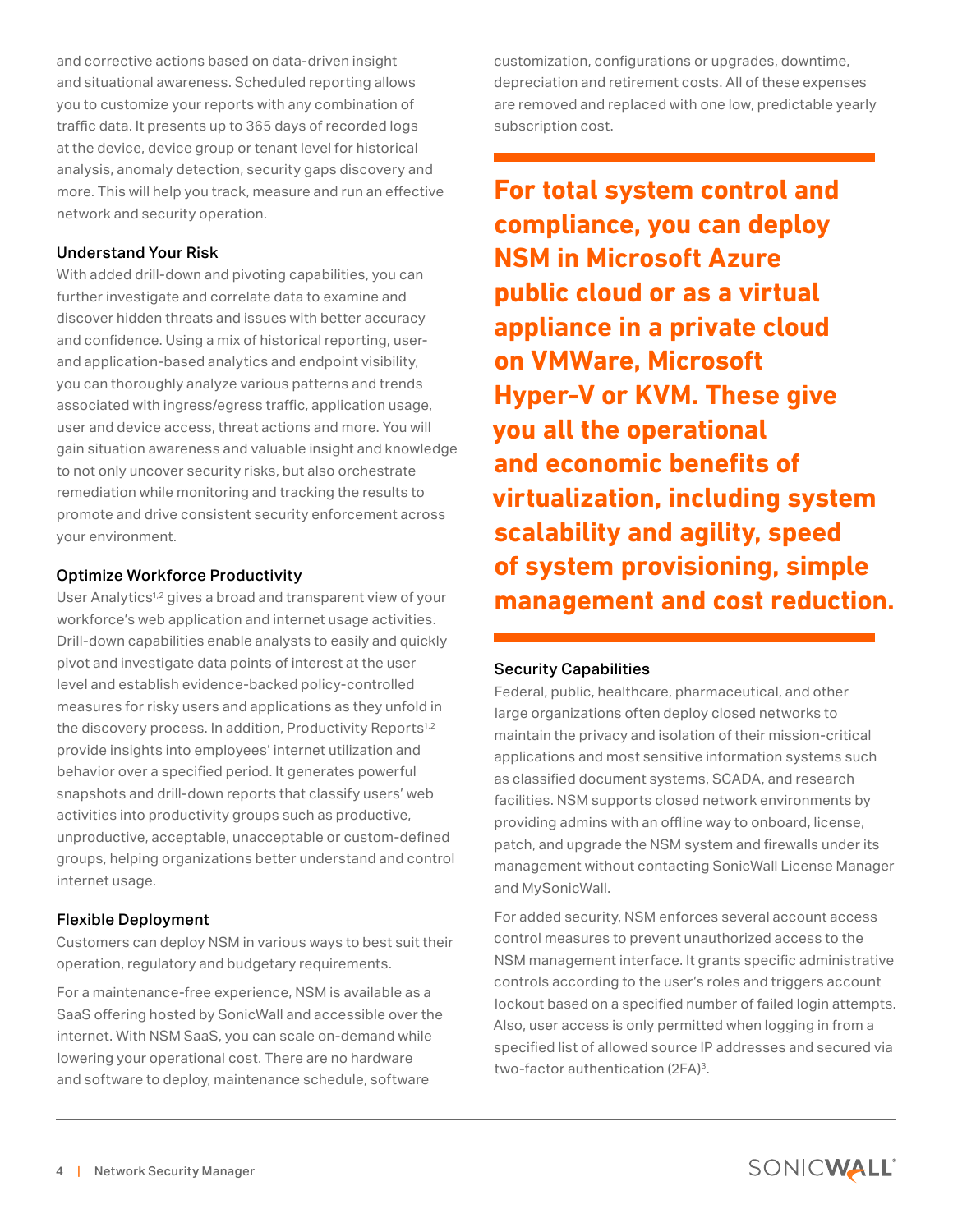#### **Feature Summary**

#### Management

- Tenant and Device Group level management
- Configuration templates
- Device grouping
- Device configuration conversion into template
- Commit and deploy wizard
- Configuration audits
- Config Diff
- Offline Management and Scheduling
- Management of Security Firewall Policies
- Management of Security VPN Policies
- Management of SD-WAN
- Management of Security Services
- High Availability
- Configuration backups
- RESTful API

**Management**

• Multi-device firmware upgrade

**Licensing and Packaging**

- Role-based administration
- Access Point and Switch Management
- Intelligent Platform Monitoring (IPM)<sup>3</sup>
- Multi-device certificate management

#### Monitoring<sup>1,2</sup>

- Device health and status
- License and support status
- Network/Threat summary
- Alert and notification center
- Event logs
- Topology view

#### Analytics<sup>1,2</sup>

- User-based activities
- Application usage
- Cross-product visibility with Capture Client
- Real-Time Dynamic Visualization
- Drill-down and pivoting capabilities

#### Reporting<sup>1,2</sup>

- Scheduled PDF reports Tenant/ Group/Device level
- Customizable reports
- Centralized logging
- Multi-Threat report
- User-Centric report
- Application Usage report
- Bandwidth and Services reports
- Per User Bandwidth Reporting

#### Security

- Closed Network support
- Account lockout
- Account access control
- 2FA support<sup>3</sup>
- Authenticator App TFA support

| <b>Feature</b>                                    | <b>NSM SaaS Essential</b> | <b>NSM SaaS Advanced</b> | <b>NSM On-Prem<sup>2</sup></b> |
|---------------------------------------------------|---------------------------|--------------------------|--------------------------------|
| Tenant                                            | Yes                       | Yes                      | Yes                            |
| Device Inventory                                  | Yes                       | Yes                      | Yes                            |
| Push policy at the group level                    | Yes                       | Yes                      | Yes                            |
| Device Group                                      | Yes                       | Yes                      | Yes                            |
| Templates                                         | Yes                       | Yes                      | Yes                            |
| <b>Commit and Deploy</b><br>(Workflow Automation) | Yes                       | Yes                      | Yes                            |
| <b>Configuration Audit</b>                        | Yes                       | Yes                      | Yes                            |
| Config Diff                                       | Yes                       | Yes                      | Yes                            |
| <b>Workflow Automation</b>                        | Yes                       | Yes                      | Yes                            |
| <b>API</b>                                        | Yes                       | Yes                      | Yes                            |
| Zero-Touch Deployment                             | Yes                       | Yes                      | Yes                            |
| <b>SD-WAN Orchestration</b><br>and Monitoring     | Yes                       | Yes                      | Yes                            |
| VPN Orchestration and Monitoring                  | Yes                       | Yes                      | Yes                            |
| Task scheduling                                   | Yes                       | Yes                      | Yes                            |
| Backup/Restore                                    | Yes                       | Yes                      | Yes                            |
| Firmware upgrades                                 | Yes                       | Yes                      | Yes                            |
| Access Point and<br>Switch Management             | Yes                       | Yes                      | Yes                            |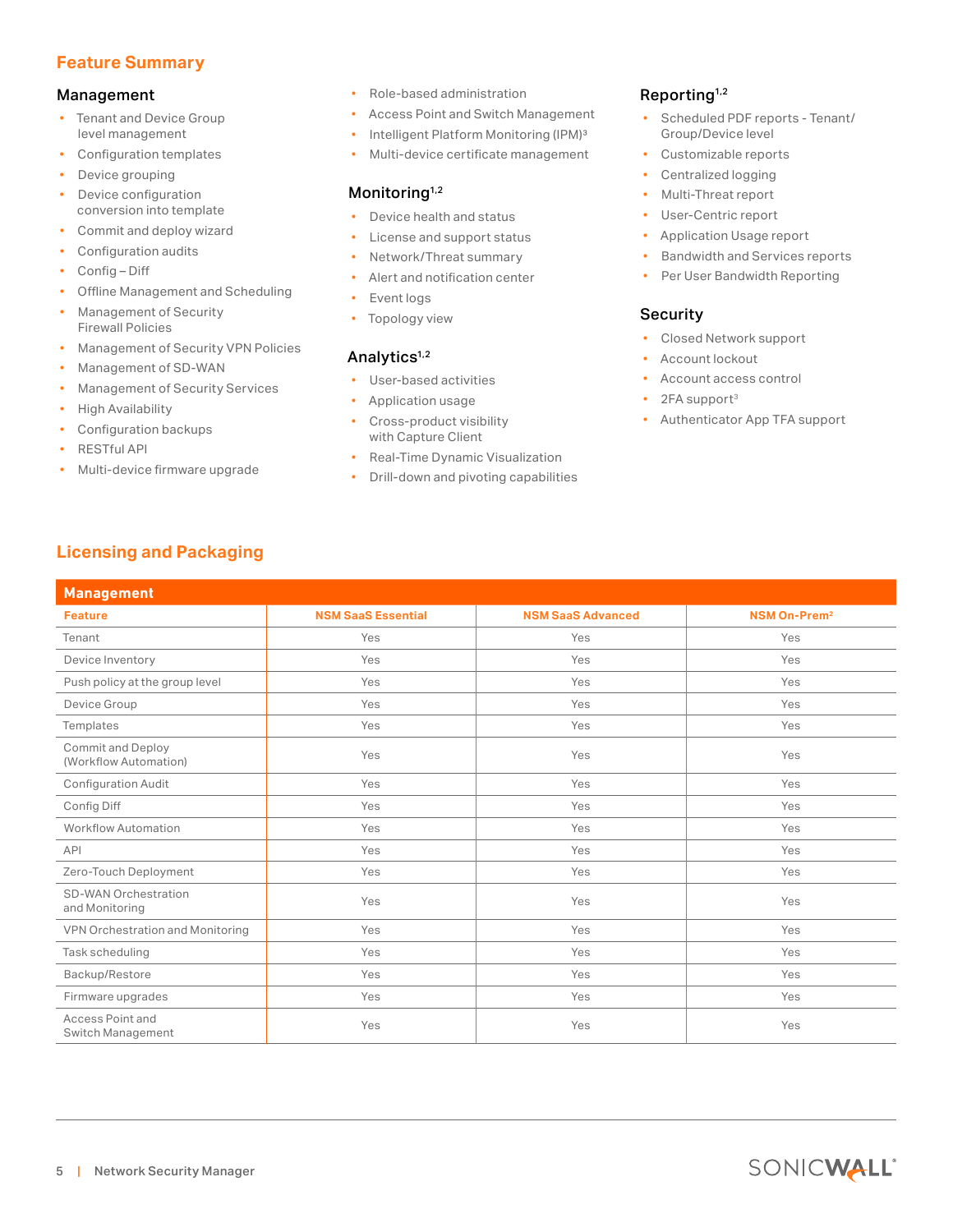#### **Licensing and Packaging cont'd**

| <b>Reporting</b>                                   |                           |                          |                                |  |  |
|----------------------------------------------------|---------------------------|--------------------------|--------------------------------|--|--|
| <b>Feature</b>                                     | <b>NSM SaaS Essential</b> | <b>NSM SaaS Advanced</b> | <b>NSM On-Prem<sup>2</sup></b> |  |  |
| Group/Tenant Level Dashboard                       | Yes                       | Yes                      | <b>No</b>                      |  |  |
| Capture ATP (Device Level)                         | Yes                       | Yes                      | Yes                            |  |  |
| <b>Capture Threat Assessment</b><br>(Device Level) | Yes                       | Yes                      | Yes                            |  |  |
| Productivity Reports <sup>5</sup>                  | <b>No</b>                 | Yes                      | <b>No</b>                      |  |  |
| <b>VPN Reports</b>                                 | <b>No</b>                 | Yes                      | <b>No</b>                      |  |  |
| <b>Custom Reports</b>                              | Yes                       | Yes                      | <b>No</b>                      |  |  |
| Schedule Report<br>(Flow, CTA and Management)      | Yes (Except flow report)  | Yes                      | Yes                            |  |  |
| Days of reporting data                             | 7 days                    | 365 days                 | 365 days                       |  |  |

| <b>Analytics</b>                                                   |                           |                          |                          |  |  |
|--------------------------------------------------------------------|---------------------------|--------------------------|--------------------------|--|--|
| <b>Feature</b>                                                     | <b>NSM SaaS Essential</b> | <b>NSM SaaS Advanced</b> | NSM On-Prem <sup>2</sup> |  |  |
| User-based analytic                                                | No                        | Yes                      | Yes                      |  |  |
| Application analytics                                              | <b>No</b>                 | Yes                      | Yes                      |  |  |
| Network forensic and threat hunting<br>using drill-down and pivots | <b>No</b>                 | Yes                      | Yes                      |  |  |
| Cloud App Security - Shadow<br><b>IT Discovery</b>                 | Yes                       | Yes                      | <b>No</b>                |  |  |

#### **System Requirements**

#### Internet Browsers

• Microsoft® Internet Explorer 11.0 or higher and latest version of Microsoft Edge, Mozilla Firefox, Google Chrome and Safari

#### NSM On-Prem System Requirement

- Hypervisor: ESXi 7.0, 6.7, 6.5 and Hyper-V 2016, 2019
- Minimum computing resources: 4 vCPUs, 16GB Memory, 250GB Storage

#### Managed Devices

- NSsp 15700, NSsp 13700, NSsp 12000 Series<sup>4</sup>, SuperMassive 9000 Series<sup>4</sup>, NSA Series, NS*a* Series, TZ Series, SOHO-W, SOHO 250, SOHO 250W
- Generation 5 appliances and firmware including non-wireless SOHO devices running SonicOS 5.9 are not supported.
- SonicWall Network Security Virtual Appliances: NS*v* Series
- SonicWall SonicWave, SonicPoint
- SonicWall Switch

<sup>1</sup> NSM SaaS includes reporting and analytics features.

- <sup>2</sup> NSM On-Prem requires a separate SonicWall Analytics On-Prem install and license for the reporting and analytics features.
- <sup>3</sup> Available only on NSM On-Prem.
- 4 365 days of Reporting and 30 days of Analytics are not supported.
- <sup>5</sup> Requires AGSS/CGSS license enabled on Generation 6/6.5 Firewalls, Essential Protection license on Generation 7 Firewalls